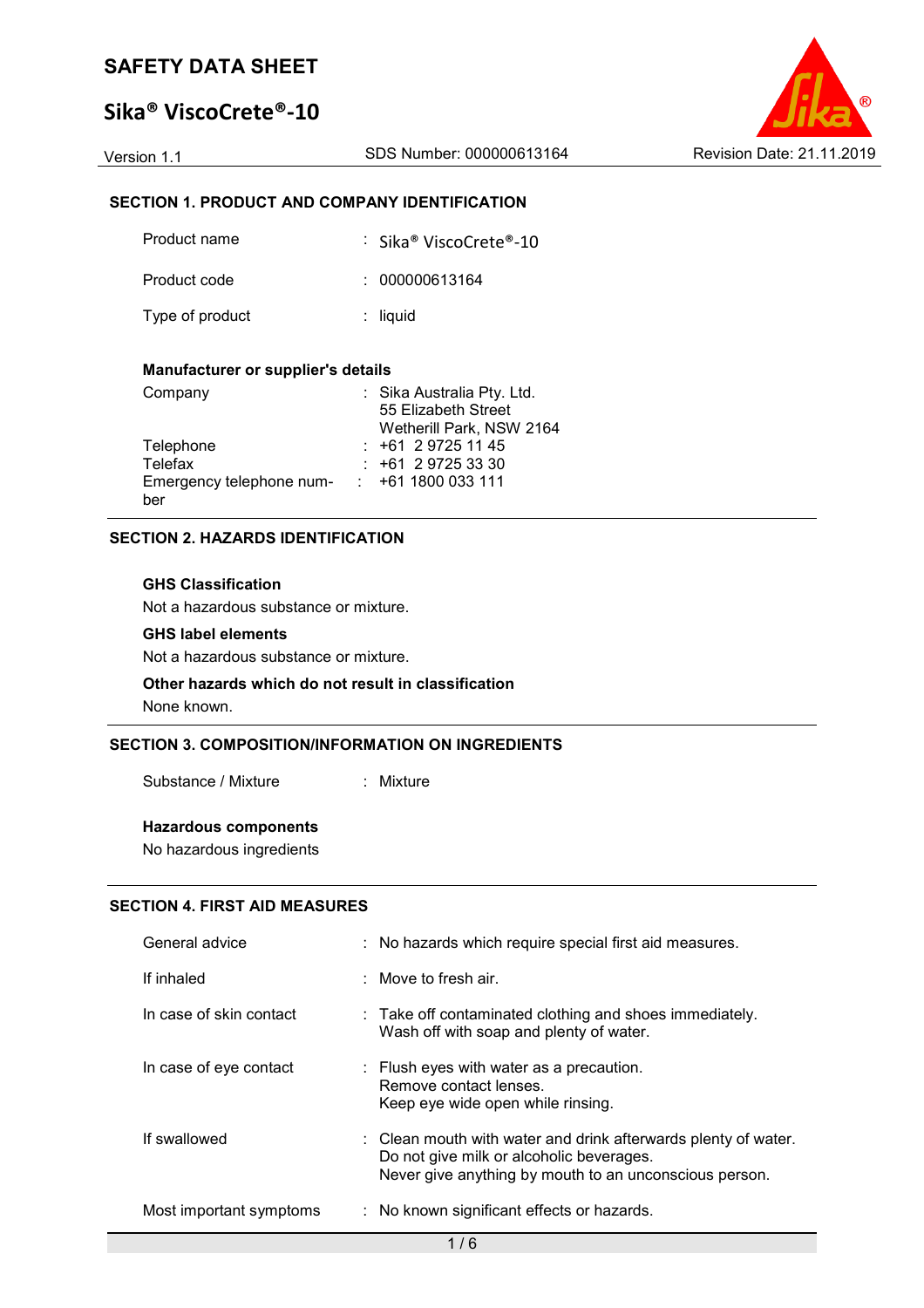# **Sika® ViscoCrete®-10**

| Version 1.1                            | SDS Number: 000000613164                                                        | <b>Revision Date: 21.11.2019</b> |
|----------------------------------------|---------------------------------------------------------------------------------|----------------------------------|
| and effects, both acute and<br>delayed | See Section 11 for more detailed information on health effects<br>and symptoms. |                                  |
| Notes to physician                     | : Treat symptomatically.                                                        |                                  |

O

#### **SECTION 5. FIREFIGHTING MEASURES**

| Suitable extinguishing media        | : Use extinguishing measures that are appropriate to local cir-<br>cumstances and the surrounding environment. |
|-------------------------------------|----------------------------------------------------------------------------------------------------------------|
| Hazardous combustion prod-<br>ucts  | : No hazardous combustion products are known                                                                   |
| Specific extinguishing meth-<br>ods | : Standard procedure for chemical fires.                                                                       |
| for firefighters                    | Special protective equipment : In the event of fire, wear self-contained breathing apparatus.                  |

#### **SECTION 6. ACCIDENTAL RELEASE MEASURES**

| Environmental precautions                                | : No special environmental precautions required.                                                             |
|----------------------------------------------------------|--------------------------------------------------------------------------------------------------------------|
| Methods and materials for<br>containment and cleaning up | : Wipe up with absorbent material (e.g. cloth, fleece).<br>Keep in suitable, closed containers for disposal. |

#### **SECTION 7. HANDLING AND STORAGE**

| Advice on protection against<br>fire and explosion | : Normal measures for preventive fire protection.                                                                                                                  |
|----------------------------------------------------|--------------------------------------------------------------------------------------------------------------------------------------------------------------------|
| Advice on safe handling                            | $\therefore$ For personal protection see section 8.<br>No special handling advice required.<br>Follow standard hygiene measures when handling chemical<br>products |
| Hygiene measures                                   | $\therefore$ When using do not eat or drink.<br>When using do not smoke.                                                                                           |
| Conditions for safe storage                        | : Keep container tightly closed in a dry and well-ventilated<br>place.<br>Store in accordance with local regulations.                                              |
| Materials to avoid                                 | No special restrictions on storage with other products.                                                                                                            |

### **SECTION 8. EXPOSURE CONTROLS/PERSONAL PROTECTION**

**Components with workplace control parameters** Contains no substances with occupational exposure limit values. **Personal protective equipment**

Respiratory protection : Use respiratory protection unless adequate local exhaust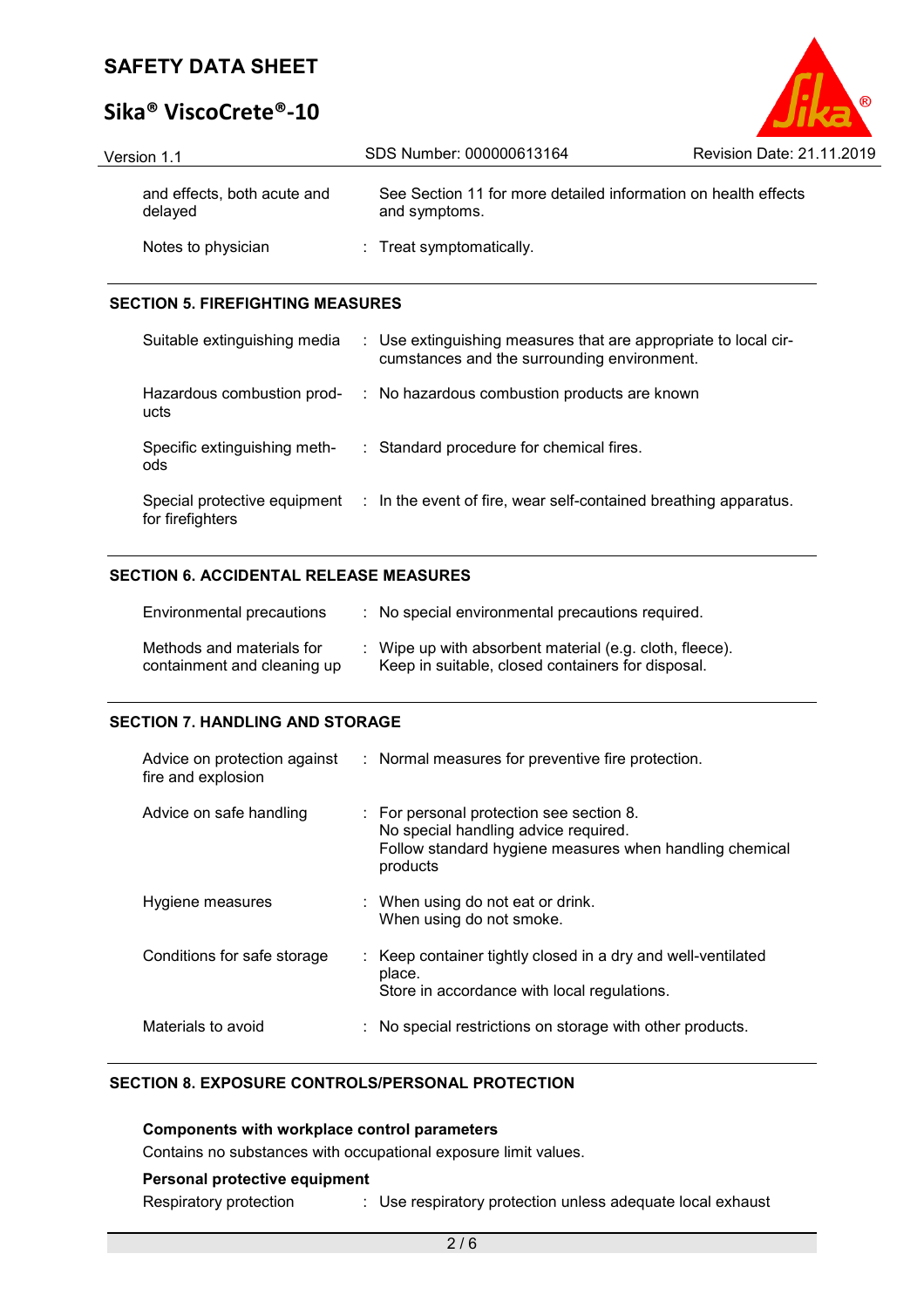# **Sika® ViscoCrete®-10**



| Version 1.1              | SDS Number: 000000613164 |                                                                                                                                                                                                                                                                                                                                                                                                                                                                                                                                                                                                                      | Revision Date: 21.11.2019 |
|--------------------------|--------------------------|----------------------------------------------------------------------------------------------------------------------------------------------------------------------------------------------------------------------------------------------------------------------------------------------------------------------------------------------------------------------------------------------------------------------------------------------------------------------------------------------------------------------------------------------------------------------------------------------------------------------|---------------------------|
| Hand protection          | essary.                  | ventilation is provided or exposure assessment demonstrates<br>that exposures are within recommended exposure guidelines.<br>The filter class for the respirator must be suitable for the max-<br>imum expected contaminant concentration<br>(gas/vapour/aerosol/particulates) that may arise when han-<br>dling the product. If this concentration is exceeded, self-<br>contained breathing apparatus must be used.<br>: Chemical-resistant, impervious gloves complying with an ap-<br>proved standard should be worn at all times when handling<br>chemical products if a risk assessment indicates this is nec- |                           |
| Eye protection           |                          | : Safety eyewear complying with an approved standard should<br>be used when a risk assessment indicates this is necessary.                                                                                                                                                                                                                                                                                                                                                                                                                                                                                           |                           |
| Skin and body protection | cific work-place.        | : Choose body protection in relation to its type, to the concen-<br>tration and amount of dangerous substances, and to the spe-                                                                                                                                                                                                                                                                                                                                                                                                                                                                                      |                           |
|                          |                          |                                                                                                                                                                                                                                                                                                                                                                                                                                                                                                                                                                                                                      |                           |

## **SECTION 9. PHYSICAL AND CHEMICAL PROPERTIES**

| Appearance                              | ÷. | liquid                              |
|-----------------------------------------|----|-------------------------------------|
| Colour                                  |    | light brown                         |
| Odour                                   |    | : characteristic                    |
| <b>Odour Threshold</b>                  |    | No data available                   |
| рH                                      |    | $\therefore$ ca. 4.5                |
| Melting point/range / Freezing<br>point |    | : No data available                 |
| Boiling point/boiling range             |    | : No data available                 |
| Flash point                             |    | Not applicable                      |
| Evaporation rate                        |    | No data available                   |
| Flammability                            |    | No data available                   |
|                                         |    |                                     |
| Upper explosion limit                   |    | No data available                   |
| Lower explosion limit                   |    | No data available                   |
| Vapour pressure                         |    | 23 hPa (17 mmHg)                    |
| Relative vapour density                 |    | No data available                   |
| Density                                 |    | : ca. 1.07 g/cm3 (20 °C (68 °F) ()) |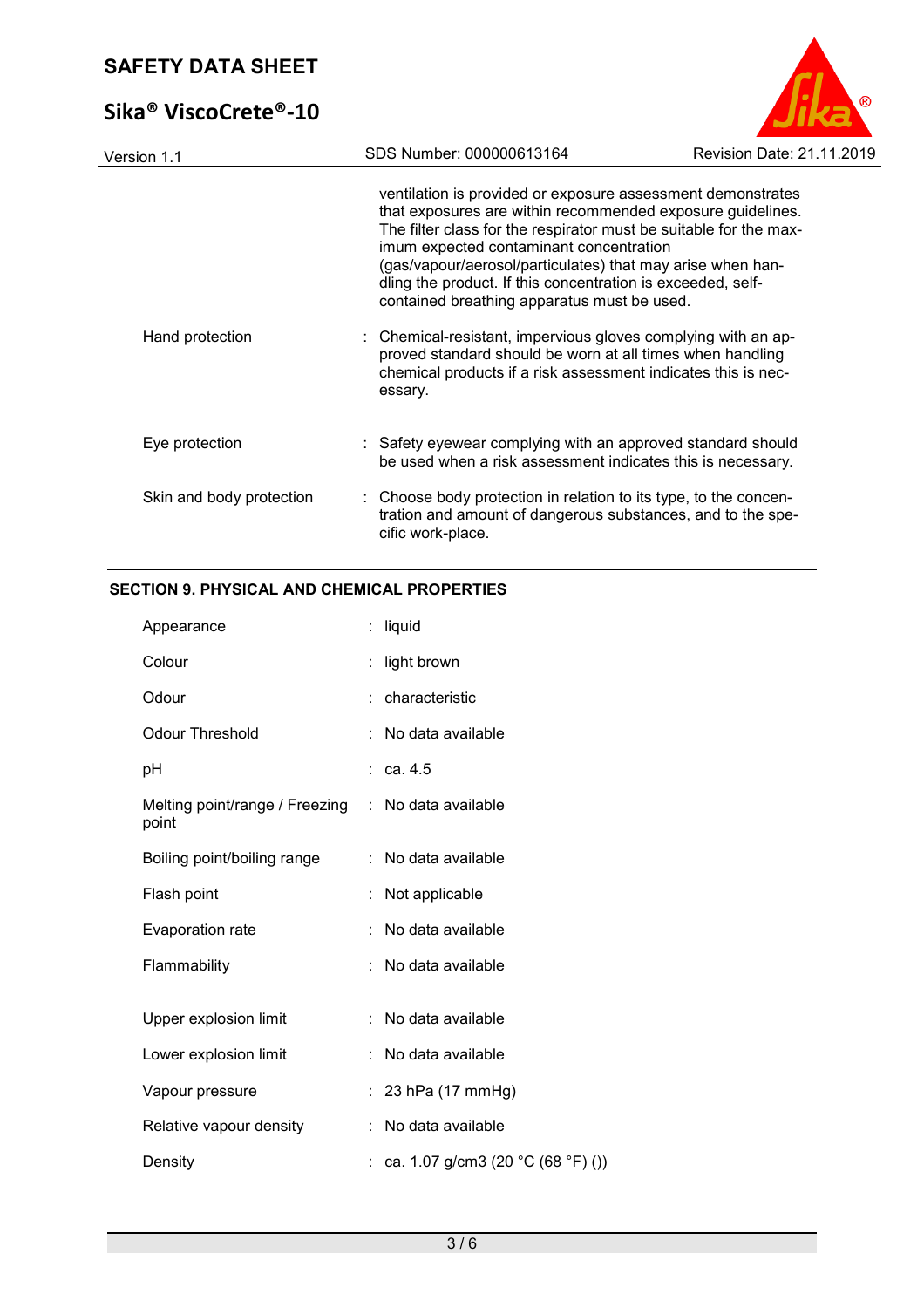# **Sika® ViscoCrete®-10**



| Solubility(ies)<br>Water solubility        | : soluble           |
|--------------------------------------------|---------------------|
| Partition coefficient: n-<br>octanol/water | : No data available |
| Auto-ignition temperature                  | ∶ No data available |
| Decomposition temperature                  | ∶ No data available |
| Viscosity, dynamic                         | ∶ No data available |
| Viscosity, kinematic                       | ∶ No data available |
| Explosive properties                       | ∶ No data available |
| Molecular weight                           | ∶ No data available |
|                                            |                     |

#### **SECTION 10. STABILITY AND REACTIVITY**

| Reactivity                                          |  | : No dangerous reaction known under conditions of normal use. |  |  |
|-----------------------------------------------------|--|---------------------------------------------------------------|--|--|
| Chemical stability                                  |  | : The product is chemically stable.                           |  |  |
| Possibility of hazardous reac-<br>tions             |  | : No hazards to be specially mentioned.                       |  |  |
| Conditions to avoid                                 |  | $\therefore$ No data available                                |  |  |
| Incompatible materials                              |  | $\therefore$ No data available                                |  |  |
| No decomposition if stored and applied as directed. |  |                                                               |  |  |

#### **SECTION 11. TOXICOLOGICAL INFORMATION**

#### **Acute toxicity**

No data available

#### **Skin corrosion/irritation**

Not classified based on available information.

#### **Serious eye damage/eye irritation**

Not classified based on available information.

#### **Respiratory or skin sensitisation**

Skin sensitisation: Not classified based on available information. Respiratory sensitisation: Not classified based on available information.

#### **Chronic toxicity**

#### **Germ cell mutagenicity**

Not classified based on available information.

#### **Carcinogenicity**

Not classified based on available information.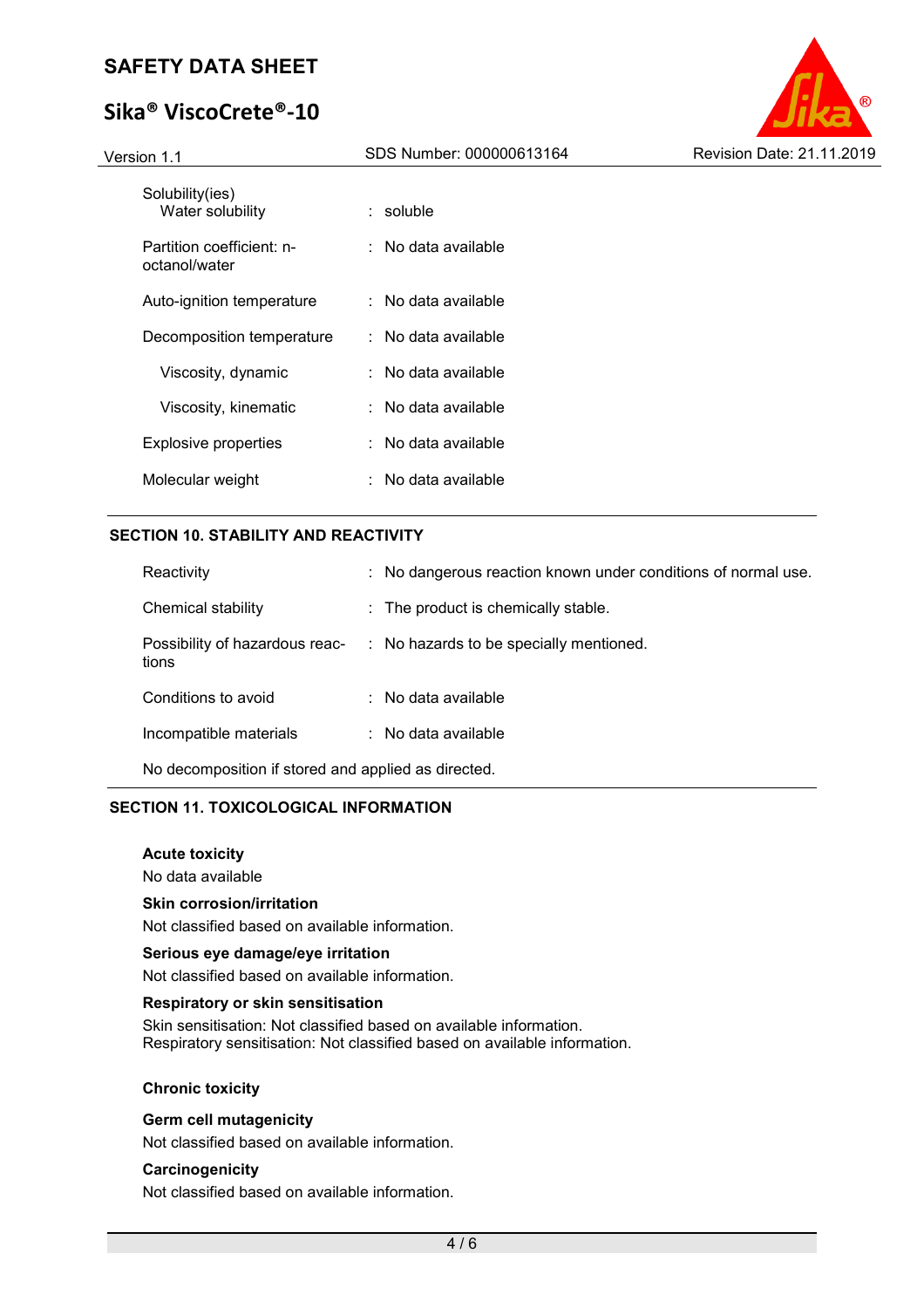# **Sika® ViscoCrete®-10**



**Reproductive toxicity** 

Not classified based on available information.

#### **STOT - single exposure**

Not classified based on available information.

#### **STOT - repeated exposure**

Not classified based on available information.

#### **Aspiration toxicity**

Not classified based on available information.

#### **SECTION 12. ECOLOGICAL INFORMATION**

**Ecotoxicity**  No data available

#### **Persistence and degradability**

No data available

#### **Bioaccumulative potential**

No data available

## **Mobility in soil**

No data available

#### **Other adverse effects**

#### **Product:**

mation

Additional ecological infor-: There is no data available for this product.

#### **SECTION 13. DISPOSAL CONSIDERATIONS**

#### **Disposal methods**

- 
- Contaminated packaging : Empty containers should be taken to an approved waste handling site for recycling or disposal.

#### **SECTION 14. TRANSPORT INFORMATION**

#### **International Regulations**

#### **UNRTDG**

Not regulated as a dangerous good

#### **IATA-DGR**

Not regulated as a dangerous good

#### **IMDG-Code**

Not regulated as a dangerous good

#### **Transport in bulk according to Annex II of MARPOL 73/78 and the IBC Code**

Not applicable for product as supplied.

#### **National Regulations**